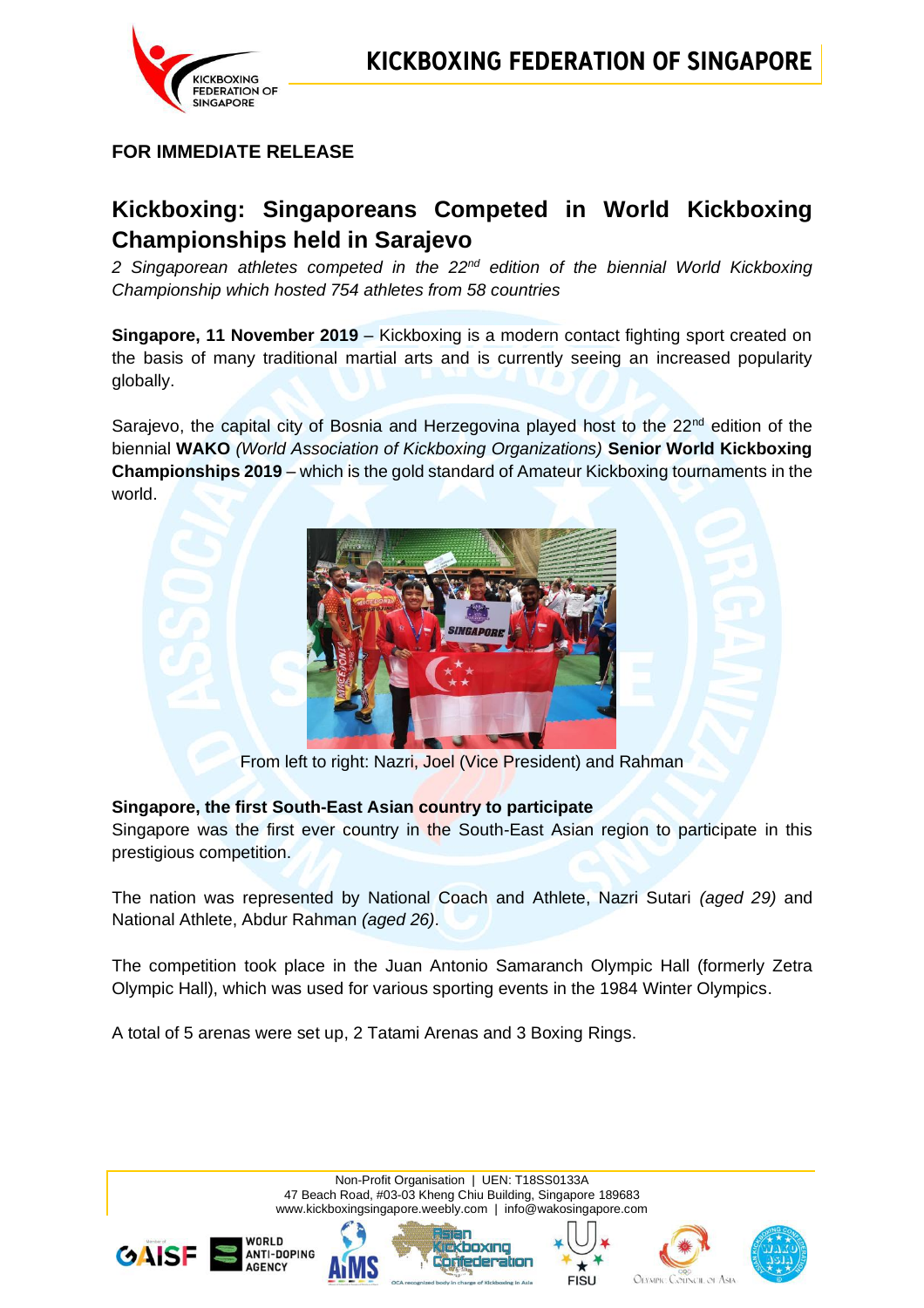

# **KICKBOXING FEDERATION OF SINGAPORE**



*The world level competition was held in the Juan Antonio Samaranch Olympic Hall, which was used for various sporting events in the 1984 Winter Olympics*

### **Dream come true to compete at World level**

Nazri competed in the '*under 75kg K-1 Kickboxing Rules*' with a total of 25 athletes in his category.

Rahman competed in the '*under 71kg K-1 Kickboxing Rules*' with a total of 24 athletes in his category.

This would mean that both Nazri and Rahman would have to fight 5 times over 5 days to reach the finals. Despite the athletes being placed in hyper-competitive categories, they performed their best but lost to their opponents by points.

Nazri remarks, *"It was definitely an eye-opening experience for me. I never dreamed that I would be able to compete at such a high level. To compete against the best in the world, that is something that I've always dreamed of.*



*As an athlete, I've always wondered how I would fare against the best of the best. I took the chance and did my best with no regrets. The excitement and adrenaline when I step into the ring is something that cannot be replicated elsewhere. No doubt I am disappointed that I didn't make it to the finals, but this experience fuels my hunger and desire to achieve more in Kickboxing in the future."*

> Non-Profit Organisation | UEN: T18SS0133A 47 Beach Road, #03-03 Kheng Chiu Building, Singapore 189683 www.kickboxingsingapore.weebly.com | [info@wakosingapore.com](mailto:info@wakosingapore.com)

> > boxin

**Meder:** 







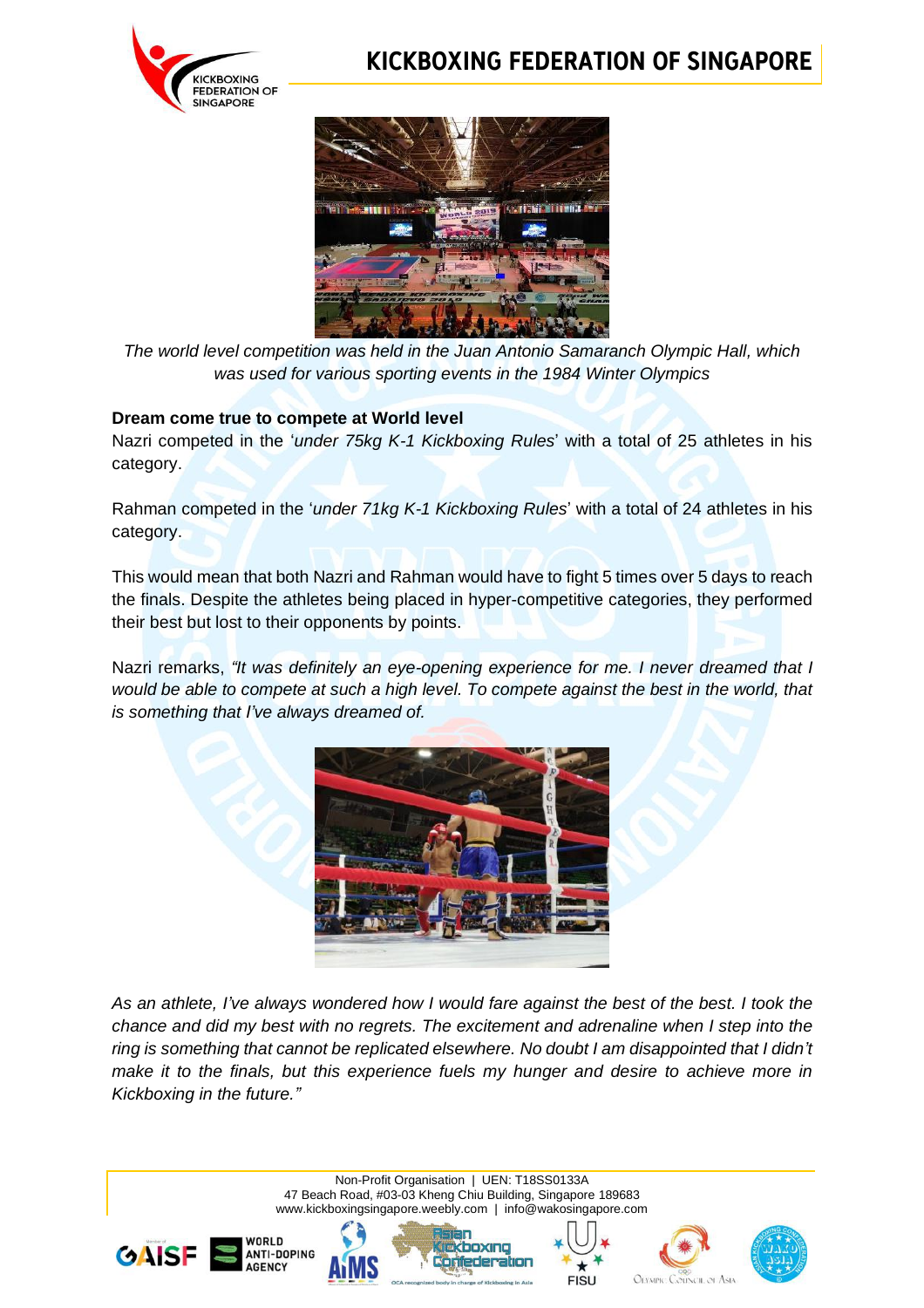

Rahman says, "*This competition gave me a new perspective on the level of competition outside of Singapore. Honestly, the level is pretty insane I must say. With that being said, it gives me something to work towards. I know with enough training and consistency, I can reach to that level.*

*I am glad to have done what no Singaporean has before, which is to compete at World level. I am deeply thankful for those who have supported me in this journey. For now, it's time to relook where my training needs to improve and I believe the only way, is upwards"*

### **Russia a Kickboxing Powerhouse**

Russia bagged a total of 31 medals (15 Gold, 6 Silver, 10 Bronze), who also sent the biggest contingent with 55 athletes. Serbia ranked second with 15 medals (8 Gold, 4 Silver, 3 Bronze) and Croatia ranked third with 12 medals (3 Gold, 5 Silver, 4 Bronze).

Turkey sent the second largest contingent at 53 athletes and Italy sent the third largest contingent at 38 athletes.

# **Both Ranked 17th at World Level**

Not leaving empty handed, both athletes gains ranking of  $17<sup>th</sup>$  at the World Championships and a whole lot of experience.



### **Federation Lays Plans for Athletes**

President of Kickboxing Federation of Singapore (KFS), Mr Jason Lim shares, *"I am proud of how the athletes performed and carried themselves on the international stage. In the near future, I believe that they can achieve great things.*

> Non-Profit Organisation | UEN: T18SS0133A 47 Beach Road, #03-03 Kheng Chiu Building, Singapore 189683 www.kickboxingsingapore.weebly.com | [info@wakosingapore.com](mailto:info@wakosingapore.com)









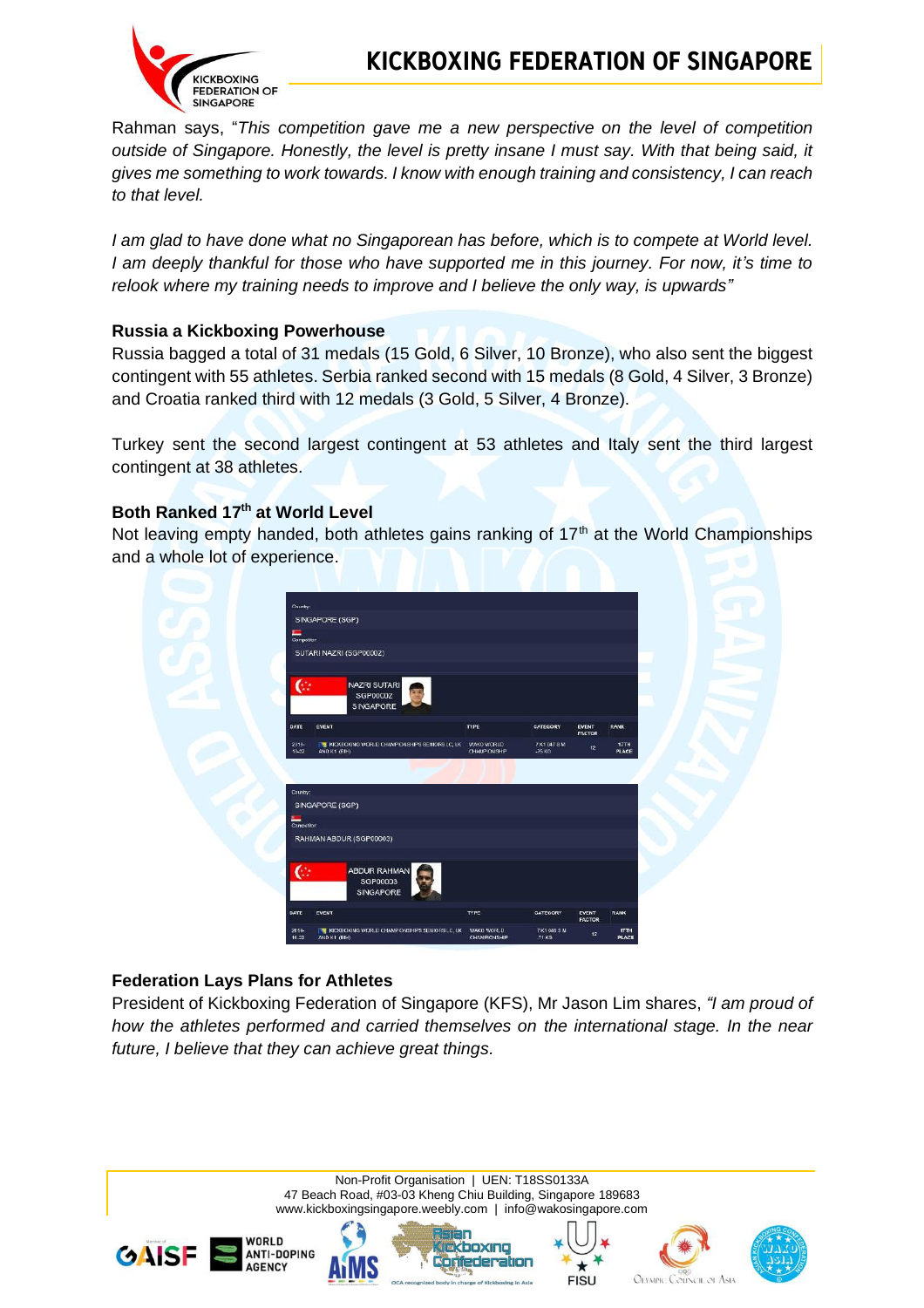

# **KICKBOXING FEDERATION OF SINGAPORE**



*From left to right: Loh Kain Kai (coach), Nazri, Rahman, Joel, Valencia (Secretary) and Jason (President)*

*We have a 4-year plan for our athletes. The year 2020 and 2021 is going to monumental, for the federation and especially the athletes, because I care for them very much and want to provide a pathway for them to succeed at the highest level.*

*We have Asian, European, Continental and World Level competitions in 2020. In 2021, we have Olympic Level competitions on top of what we have in 2020. These Olympic Level competitions are the 2021 World Games held in Birmingham, USA and the 2021 World Combat Games held in Nur-Sultan, Kazakhstan.*

*The catch though, for the 2021 competitions, is that you have qualify. In order to qualify, you have to top the Asian Championship in 2020. It's going to be very exciting, but the athletes have the work cut out for them."*



*2021 World Games and 2021 World Combat Games*

Nazri, shares, "*I am glad that Kickboxing Federation of Singapore (KFS) has a 4-year plan laid out for me. We have lots of Asian, Continental and World competitions in 2020 and beyond which I can look forward to."*

> Non-Profit Organisation | UEN: T18SS0133A 47 Beach Road, #03-03 Kheng Chiu Building, Singapore 189683 www.kickboxingsingapore.weebly.com | [info@wakosingapore.com](mailto:info@wakosingapore.com)